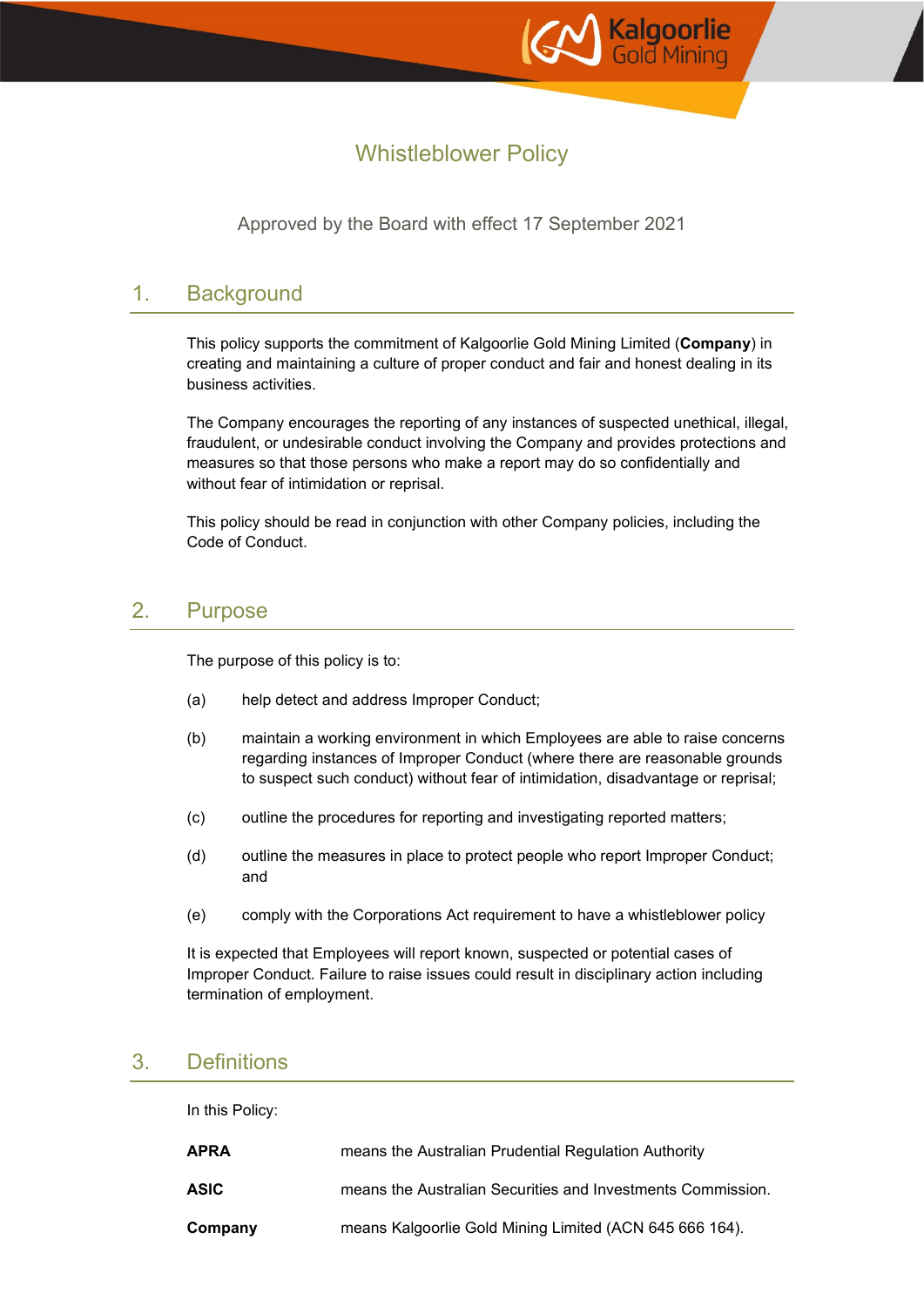

| <b>Corporations Act</b>                    | means the Corporations Act 2001 (Cth) as amended or modified<br>from time to time.                                                                                                                                                                                |                                                                                                                                                                                                   |  |
|--------------------------------------------|-------------------------------------------------------------------------------------------------------------------------------------------------------------------------------------------------------------------------------------------------------------------|---------------------------------------------------------------------------------------------------------------------------------------------------------------------------------------------------|--|
| <b>Employee</b>                            | means any employee, director, contractor or consultant of the<br>Company.                                                                                                                                                                                         |                                                                                                                                                                                                   |  |
| <b>Improper Conduct</b>                    | means conduct that is illegal, unacceptable or undesirable, or<br>the concealment of such conduct. It includes, but is not limited<br>to, conduct that:                                                                                                           |                                                                                                                                                                                                   |  |
|                                            | (a)                                                                                                                                                                                                                                                               | is against the law or is a failure by the Company to<br>comply with any legal obligation;                                                                                                         |  |
|                                            | (b)                                                                                                                                                                                                                                                               | is dishonest, fraudulent or corrupt;                                                                                                                                                              |  |
|                                            | (c)                                                                                                                                                                                                                                                               | is potentially damaging to the Company, an Employee<br>or a third party, including unsafe work practices,<br>environmental damage, health risks or substantial<br>wasting of corporate resources; |  |
|                                            | (d)                                                                                                                                                                                                                                                               | is misleading or deceptive conduct of any kind, including<br>questionable accounting or financial reporting practices;                                                                            |  |
|                                            | (e)                                                                                                                                                                                                                                                               | involves bullying, harassment or discrimination; or                                                                                                                                               |  |
|                                            | (f)                                                                                                                                                                                                                                                               | is unethical or breaches the Company's policies,<br>protocols or codes of conduct.                                                                                                                |  |
| <b>Reasonable</b><br><b>Grounds</b>        | means that a reasonable person in your position would also<br>suspect the information indicates Improper Conduct.                                                                                                                                                 |                                                                                                                                                                                                   |  |
| <b>Section</b>                             | means a section of this policy.                                                                                                                                                                                                                                   |                                                                                                                                                                                                   |  |
| Whistleblower<br><b>Protection Officer</b> | means a person nominated by the Company whose key<br>responsibilities include protecting Disclosing Persons who report<br>concerns under this policy. The current Whistleblower Protection<br>Officers nominated by the Company will be the Company<br>Secretary. |                                                                                                                                                                                                   |  |

## 4. Reporting Procedure

4.1 **Who is covered by this Policy?**

This Policy applies to reports of Improper Conduct which are made by individuals who are, or have been, any of the following:

- (a) a director, officer or employee of the Company;
- (b) a contractor or supplier of the Company;
- (c) an employee of a contractor or supplier of the Company;
- (d) an individual who is an associate of the Company, for example a director of a related company of the Company; and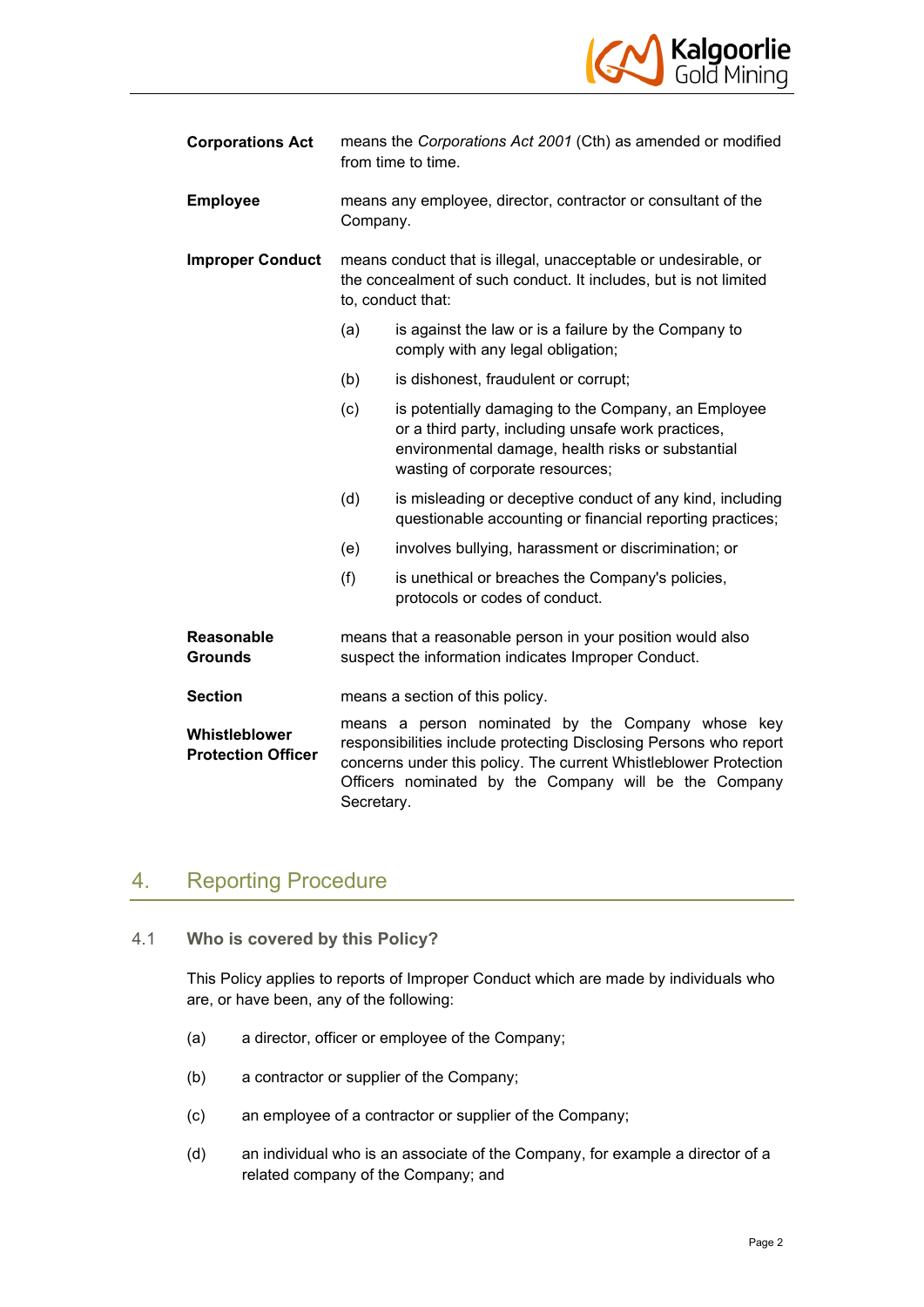

(e) a relative, dependent or spouse (or that spouse's dependents) of an individual referred to at (a) to (d) above.

In this policy, each person in the categories listed above is referred to as a "**Disclosing Person**".

4.2 **To whom can a report of Improper Conduct be made?**

The law gives certain protections to a Disclosing Person who reports Improper Conduct on Reasonable Grounds to:

- (a) ASIC;
- (b) APRA (although that is unlikely to be relevant given the nature of the Company's business);
- (c) the ATO (for Improper Conduct relating to tax matters);
- (d) a Commonwealth authority specified in regulations (at present no authority has been specified); or
- (e) an "eligible recipient" as listed below.

An eligible recipient is:

(a) any person authorised by the Company to receive disclosures of Improper Conduct that may qualify for protection. The Company authorises the nominated Whistleblower Protection Officers listed below:

#### **Company Secretary**

- (b) an external auditor or actuary of the Company; and
- (c) a senior manager or officer of the Company.
- 4.3 **Legal advice and communicating with a lawyer**

Before or after making a report of Improper Conduct, a Disclosing Person is entitled to discuss their concerns about Improper Conduct with their lawyer and get legal advice from a lawyer about how the whistleblower laws apply to them. Generally, the legal protections referred to below also apply to such communications between a Disclosing Person and their lawyer.

4.4 **Public interest and emergency disclosures to a journalist or Member of Parliament**

Protections for public interest and emergency disclosures only apply if a Disclosing Person has first made a report of Improper Conduct to a Commonwealth agency and does not apply if a report has only been made to an "eligible recipient".

(a) Public Interest disclosures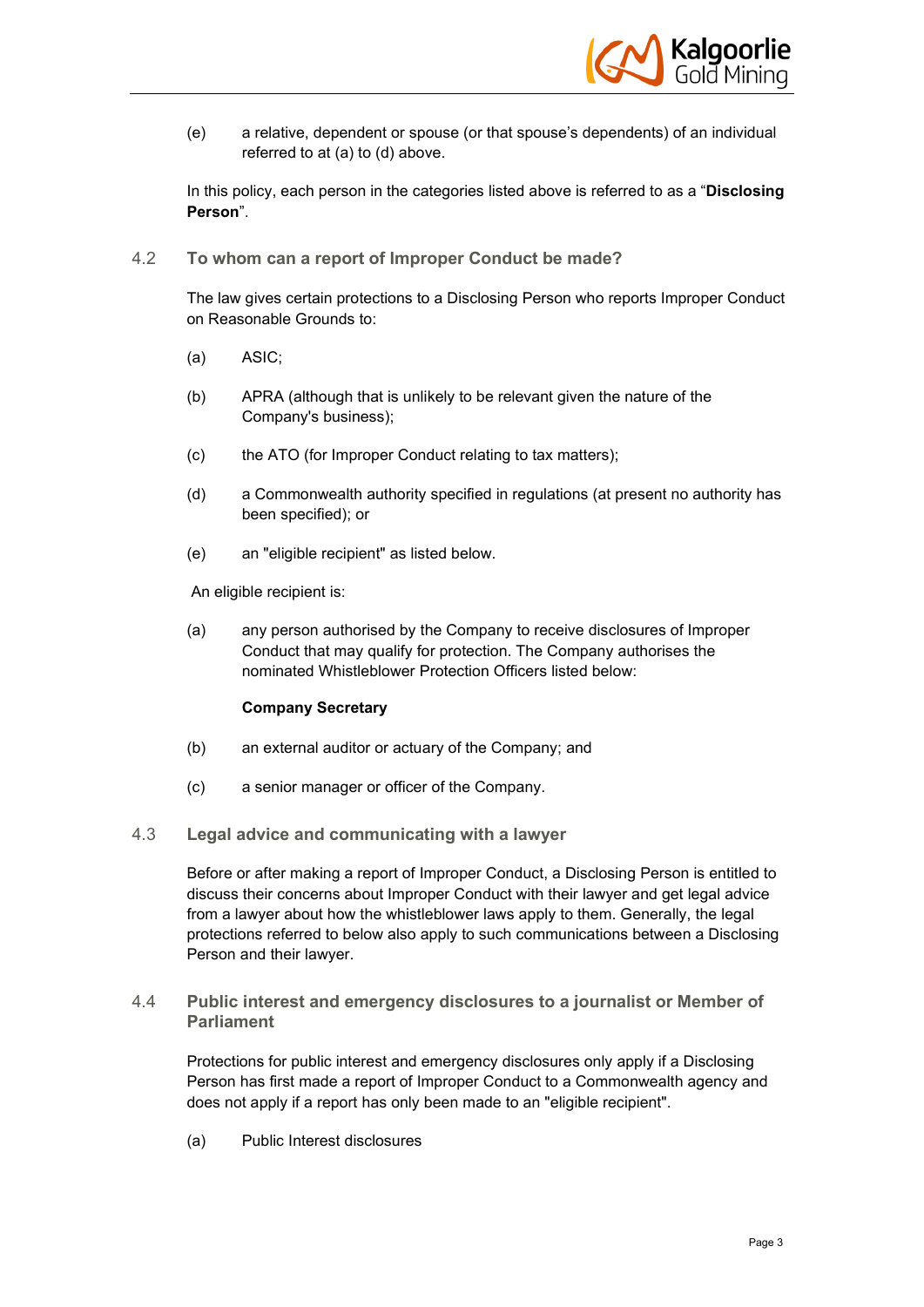

- If:
- (i) a Disclosing Person has made a report of Improper Conduct to one of the Commonwealth agencies specified in Section 4; and
- (ii) at least 90 days have passed since making the report; and
- (iii) the Disclosing Person does not have reasonable grounds to believe that action is being taken on the report and reasonably believes that further disclosure is in the public interest; and
- (iv) has given prior written notice to the relevant Commonwealth agency of his or her intention to make further disclosure,

then the Disclosing Person may make a report of the Improper Conduct to a journalist or Federal or State Member of Parliament. In this case, this further report will have the legal protections referred to in Sections 5 and 6 of this policy, provided it is limited to the information necessary to inform the recipient of the Improper Conduct.

(b) Emergency disclosures

A Disclosing Person will also have the legal protections referred to in Sections 5 and 6 of this policy if the person:

- (i) has made a report of Improper Conduct to a specified Commonwealth agency;
- (ii) has reasonable grounds to believe that the Improper Conduct concerns a substantial and imminent danger to any person's health or safety or to the natural environment;
- (iii) has given prior written notice to the relevant Commonwealth agency of his or her intention to make further disclosure; and
- (iv) makes a report to a journalist or Member of Parliament that is limited to the information necessary to inform the recipient of the substantial or imminent danger.
- 4.5 **How to make a report to an eligible recipient**

Employees may report Improper Conduct to an eligible recipient by:

- (a) via post (marked as private and confidential to the attention of the Employee's immediate manager or the Whistleblower Protection Officer); or
- (b) email; or
- (c) telephone.

The Disclosing Person may choose to remain anonymous (and will still have the same legal protections) or may disclose their name, which will be kept confidential subject to certain exceptions referred to in Section 5 of this policy.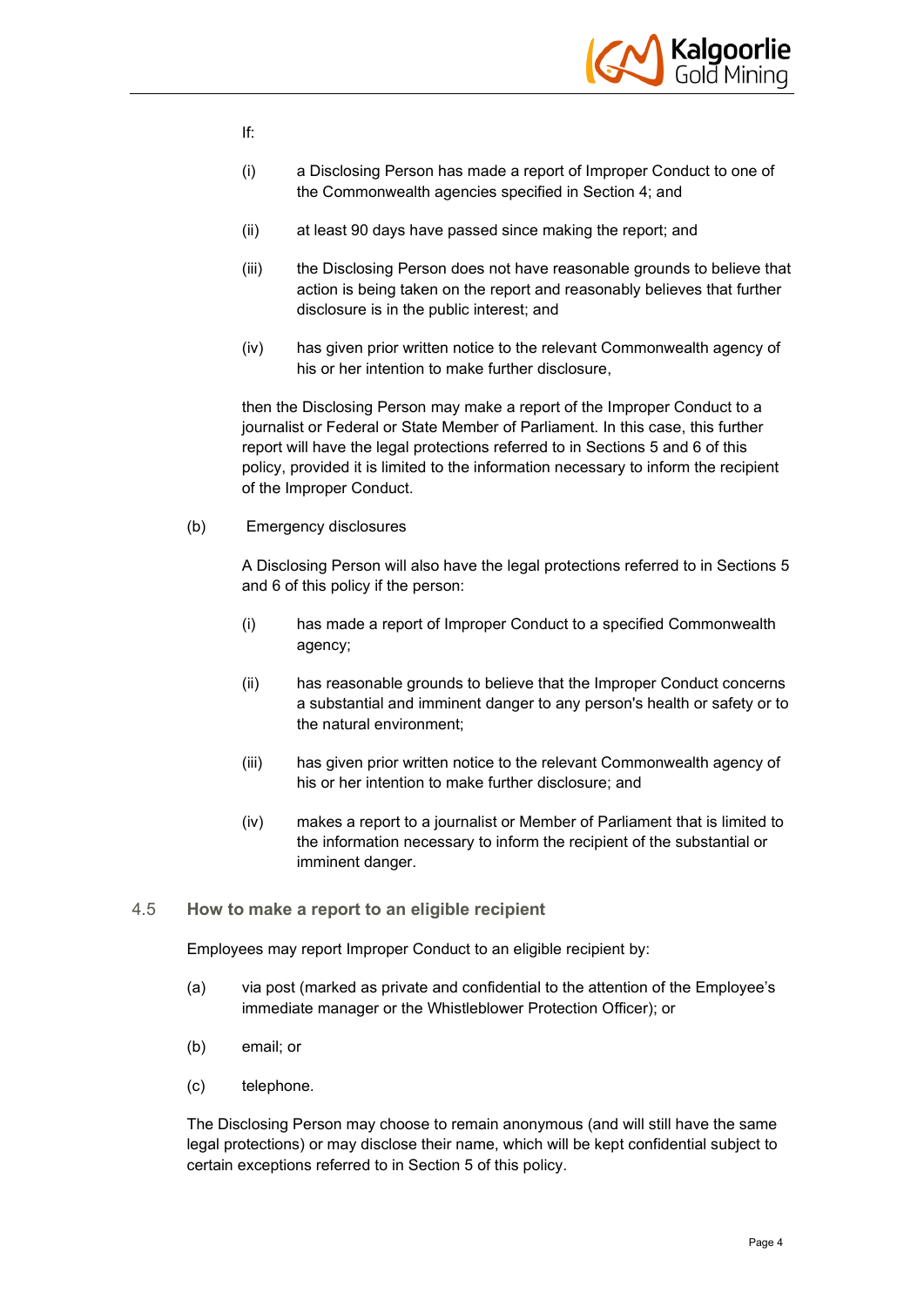

#### 4.6 **What kind of conduct can you report under this policy?**

A Disclosing Person who reports Improper Conduct, whether made directly or anonymously, must have reasonable grounds to suspect that the information being disclosed about the Company concerns:

- (a) misconduct or an improper state of affairs or circumstances in relation to any entity within the Company; or
- (b) indicates that the Company or any of its officers or employees has engaged in conduct that:
	- (i) breaches the Corporations Act;
	- (ii) breaches other financial sector laws enforced by ASIC or APRA;
	- (iii) constitutes an offence against other law of the Commonwealth that is punishable by imprisonment for a period of 12 months; or
	- (iv) represents danger to the public or the financial system.

Examples of what may be disclosed include a breach of any legal or regulatory requirement, the Company Code of Conduct or any other the Company policy, including, inter alia:

- (a) fraud, dishonesty or corruption;
- (b) negligence;
- (c) criminal offences;
- (d) financial loss to the Company, reputational damage or conduct otherwise detrimental to the Company's interests;
- (e) potential misconduct or an improper state of affairs or circumstances in relation to the Company's tax affairs;
- (f) failure to comply with legal obligations of the Company as a company listed on the ASX; and
- (g) unethical or corrupt conduct.

Legal protections apply in favour of a Disclosing Person even if the allegations he or she makes are wrong, provided that the Disclosing Person had Reasonable Grounds for making the allegations.

#### 4.7 **What kind of conduct is not covered by this policy?**

Generally, disclosures that solely concern the Disclosing Person's personal workrelated grievances do not qualify for protection under the Corporations Act.

Examples of disclosures regarding personal work-related grievances that may not qualify for protection under whistleblower laws and this policy include:

(a) an interpersonal conflict between the Disclosing Person and another employee;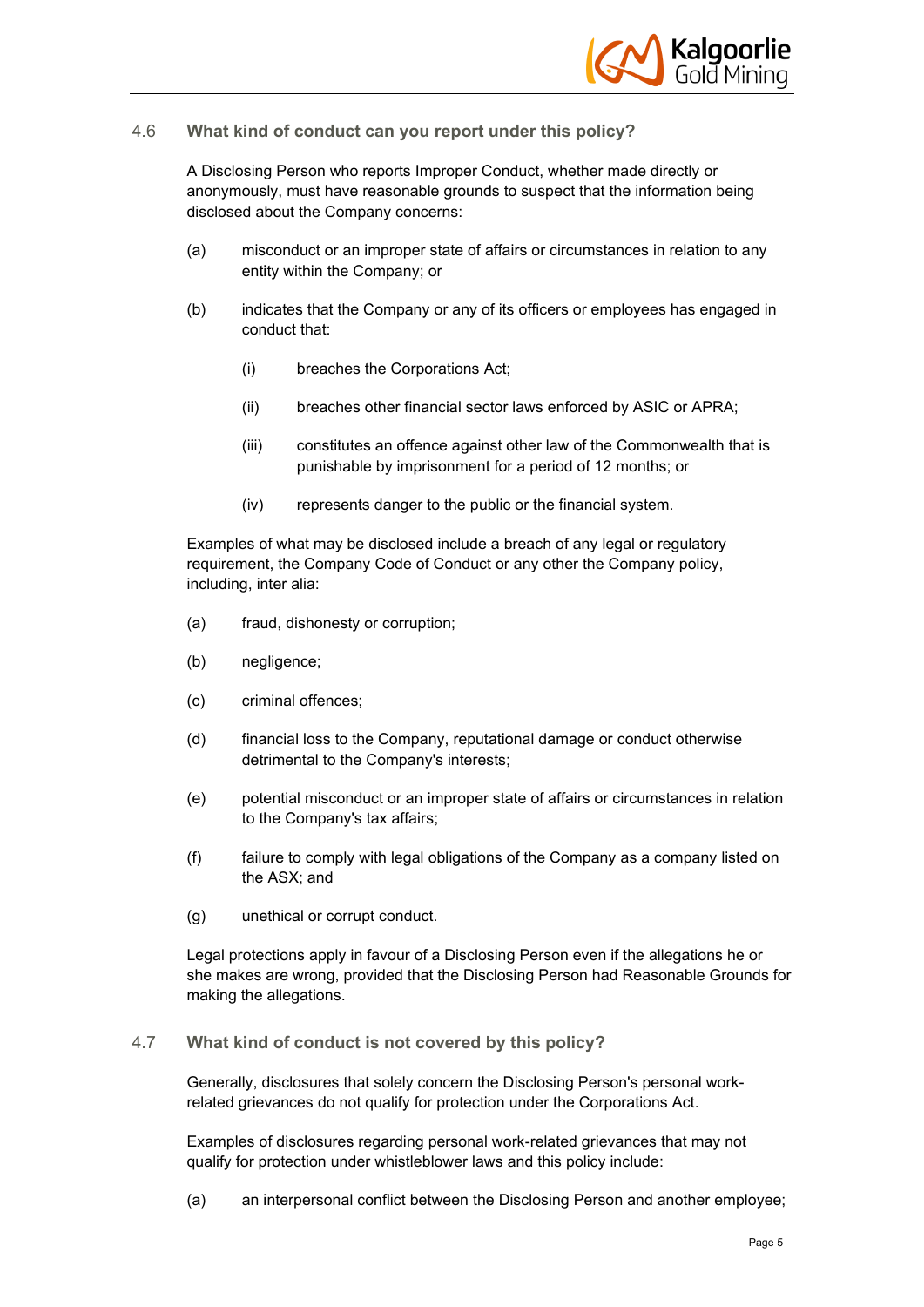

- (b) a decision relating to the engagement, transfer or promotion of the Disclosing Person;
- (c) a decision relating to the terms and conditions of engagement of the Disclosing Person; or
- (d) a decision to suspend or terminate the engagement of the Disclosing Person, or otherwise discipline the Disclosing Person.

However, a report about a personal work-related grievance may still be covered if it includes information about other Improper Conduct beyond the Disclosing Person's personal circumstances, or the Disclosing Person is being threatened with some detriment for making a report.

### 5. Confidentiality and Anonymity

Improper Conduct reports, whether made in the Disclosing Person's name or anonymously, will be kept confidential and details of the report, or the Disclosing Person, will only be released to those necessarily involved in the investigation, unless the Disclosing Person consents or the Company is obliged or allowed by law to disclose, such as disclosures to ASIC, the Australian Federal Police, or a legal practitioner for the purpose of obtaining advice about the application of the Disclosing Person's protections.

The Company will ensure that any records relating to a report of Improper Conduct are stored securely and confidentially and are able to be accessed only by the Company employees who are authorised to access the information for the purposes of the investigation.

Unauthorised disclosure of:

- (a) the identity of the Disclosing Person who has made a report of Improper Conduct; or
- (b) information from which the identity of the reporting person could be inferred,

may be an offence under Australian law and will be regarded as a disciplinary matter.

## 6. Protections and Support

The Company is committed to protecting and respecting the rights of any Disclosing Person who reports Improper Conduct in accordance with this policy.

The Company will not tolerate any reprisals against any person suspected of making a report of Improper Conduct, or against that person's colleagues, employer (if a contractor), relatives or any other person where the reason for the detrimental conduct relates to the suspicion that a Disclosing Person has made a report of Improper Conduct.

Any such retaliatory action may be an offence and will be treated as serious misconduct and will be dealt with in accordance with the Company's disciplinary procedures.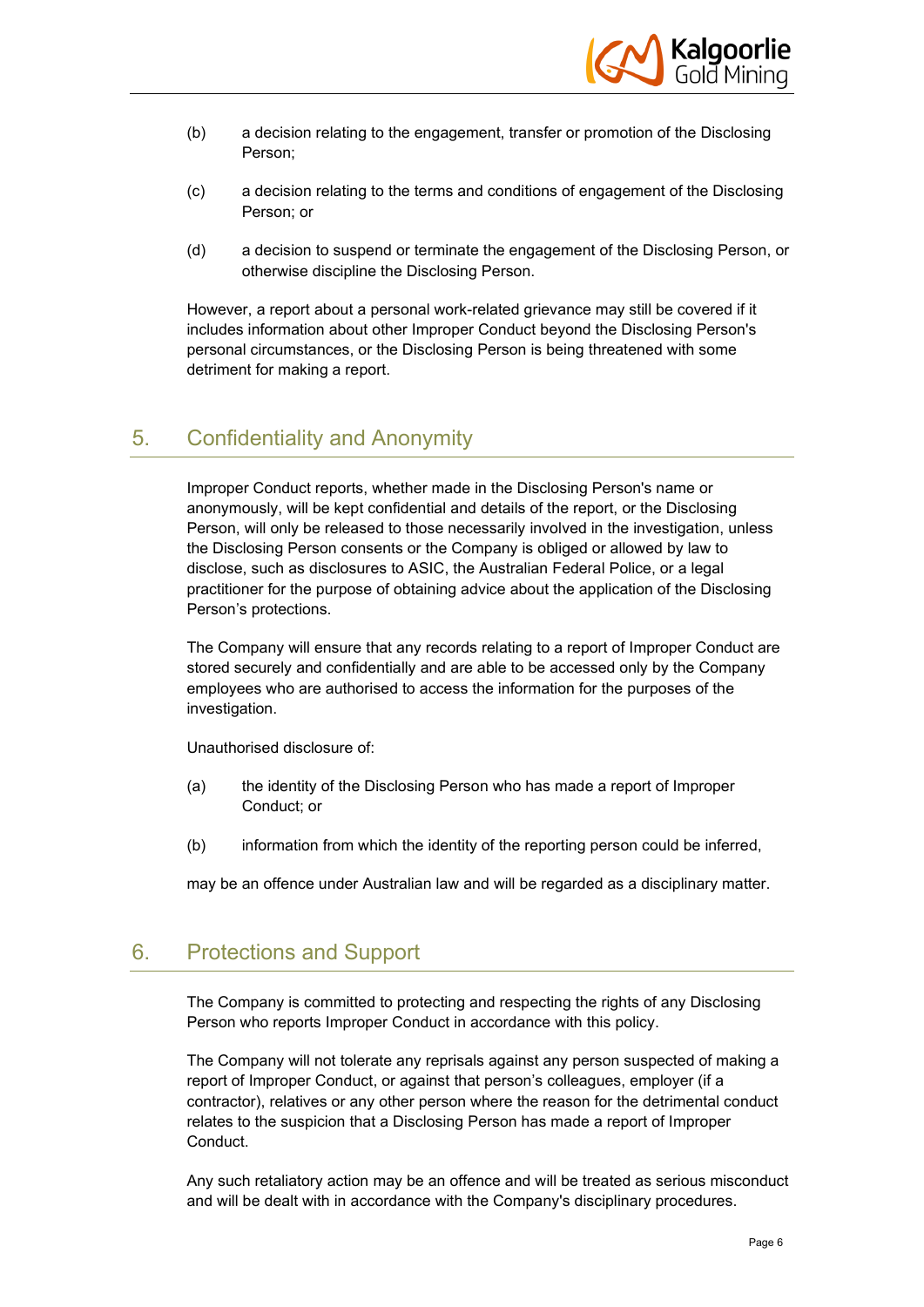

In addition to the above, under Australian law, a Disclosing Person who has reasonable grounds for suspecting that Improper Conduct has taken place, and who reports the matter to an appropriate person or agency as referred to in Section 4, may be entitled to additional legal protections in certain circumstances, including:

- (a) they may be protected from civil, criminal or administrative legal action for making the report;
- (b) no contractual or other right may be exercised against the Disclosing Person for making the report;
- (c) the information they provide may not be admissible in evidence against them in legal proceedings (unless they have provided false information); and
- (d) anyone who causes or threatens to cause detriment to a Disclosing Person in the belief or suspicion that a report has been made, or may have been made, proposes to or could be made, may be guilty of an offence and may be liable to pay damages to the Disclosing Person for any loss suffered by him or her as a result.

## 7. Internal Investigation Procedure

Whether an internal investigation is required, and the investigation processes undertaken, will vary depending on the precise nature of the alleged Improper Conduct. Any investigation will be conducted in a manner that is fair and objective to all people involved. The time that an investigation takes will depend on the particular facts of each case but the Company will conduct any internal investigation as quickly as practicable.

The Whistleblower Protection Officer is responsible for investigating Improper Conduct reports made under the Whistleblower Policy. The Whistleblower Protection Officer has access to independent financial, legal and operational advisors as required, and for serious matters, will be assisted by the Board of the Company.

An investigation will generally involve making enquiries and collecting evidence for the purpose of assessing whether the Improper Conduct report can be substantiated.

The Company employees about whom reports are made will generally be given an opportunity to respond to the relevant allegations made in the Improper Conduct report. Feedback will be provided to the Disclosing Person, if appropriate, on the progress of the investigation, unless they have remained anonymous.

Generally, the Whistleblower Protection Officer will decide whether to escalate any report and the findings of any investigation, and to whom the report and findings should be escalated for any decision. This will depend on the facts and seriousness of each case. For example, a decision on how to respond to the findings of any investigation could be made by a Whistleblower Protection Officer. The Whistleblower Protection Officer has an obligation to report serious incidents under this Policy to the Board.